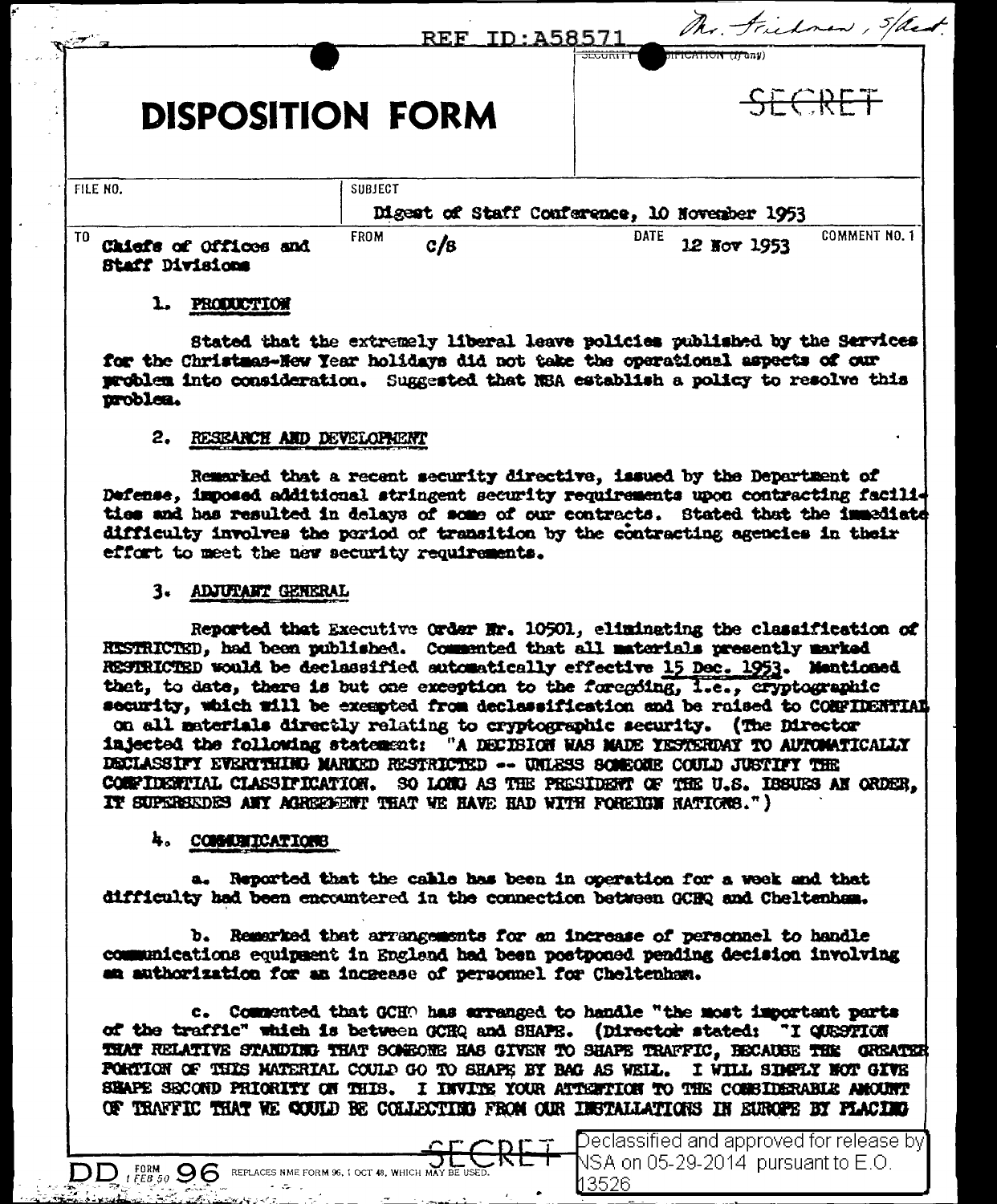PRICRITY BASIS ON THE BEST COMMITICATIONS THAT WE HAVE. THE PRICRITY WE HAVE ON ANY CABLE IS "EARLY WARNING" TRAFFIC.")

### 5. COMMITRATIONS SECURITY

Reported that UK Services have accepted present AFSAM-7 on the basis that corrective action being taken will be successful. Stated that this was an interim measure until UK-produced machine, capable of ADONIS operation, is available, and they are counting heavily upon us to supply approximately 3900 machines under MDAP. Commented that full particulars concerning this interim acceptance is included in Secret OI Message from Chittenden, AGI Nr. 39731, SUSIO to Director, NSA.

## 6. SECURITY

Advised that 65 clearances have been received on personnel who have applied for NSA positions at VHFS. and this was 25 above the number of persons required for this program.

### 7. PERSONNEL

a. Announced that representatives from the Department of the Air Force were scheduled to lead a discussion at the AHS theater on proper procedures for completing the new Air Force effectiveness reports. Next month, a similar meeting with the Department of the Army would be held to explain the new Army efficiency reports.

b. Referred to the program being pursued in the Office of Exploitation which has as its goal the attempt to classify similar jobs throughout the office rather than assessing one unit at a time. Related its success and expressed his desire to widen this course of action to encompass the Agency in its entirety at the earliest opportunity.

### 8. MACHINE PROCESSING

Streased his belief that the Agency's management thinking is oriented too heavily toward negative, prevantive programs, i.e., how to weed out sub-standard personnel, and not enough positive, creative programs, such as how to find, attract, motivate and keep super-standard personnel. Recommended that the Agency accentuate the positive and "live by" the principles being taught in the Agency's Executive Development Program.

# 9. DIRECTOR

Commenting at the close of the meeting upon the specific remarks of MACH PROC, with relation to the need for "positive action" and Executive Order Nr. 10501, the Director stated: "IT IS EXTREMELY DIPORTANT THAT YOU FIGURE OUT THE ONE WAY TO DO SOMETHING AND NOT GIVE 88 REASONS WHY YOU SHOULDN'T DO IT! THAT WILL BE THE GOLDEN RULE FOR THE NATIONAL SECURITY AGENCY. THE IMPLICATIONS OF THAT ARE FAR-REACHING. IT SIMPLY MEANS THAT WHEN SOURCHE ISSUED AN ORDER THAT THERE IS NO MORE

**SECRET**